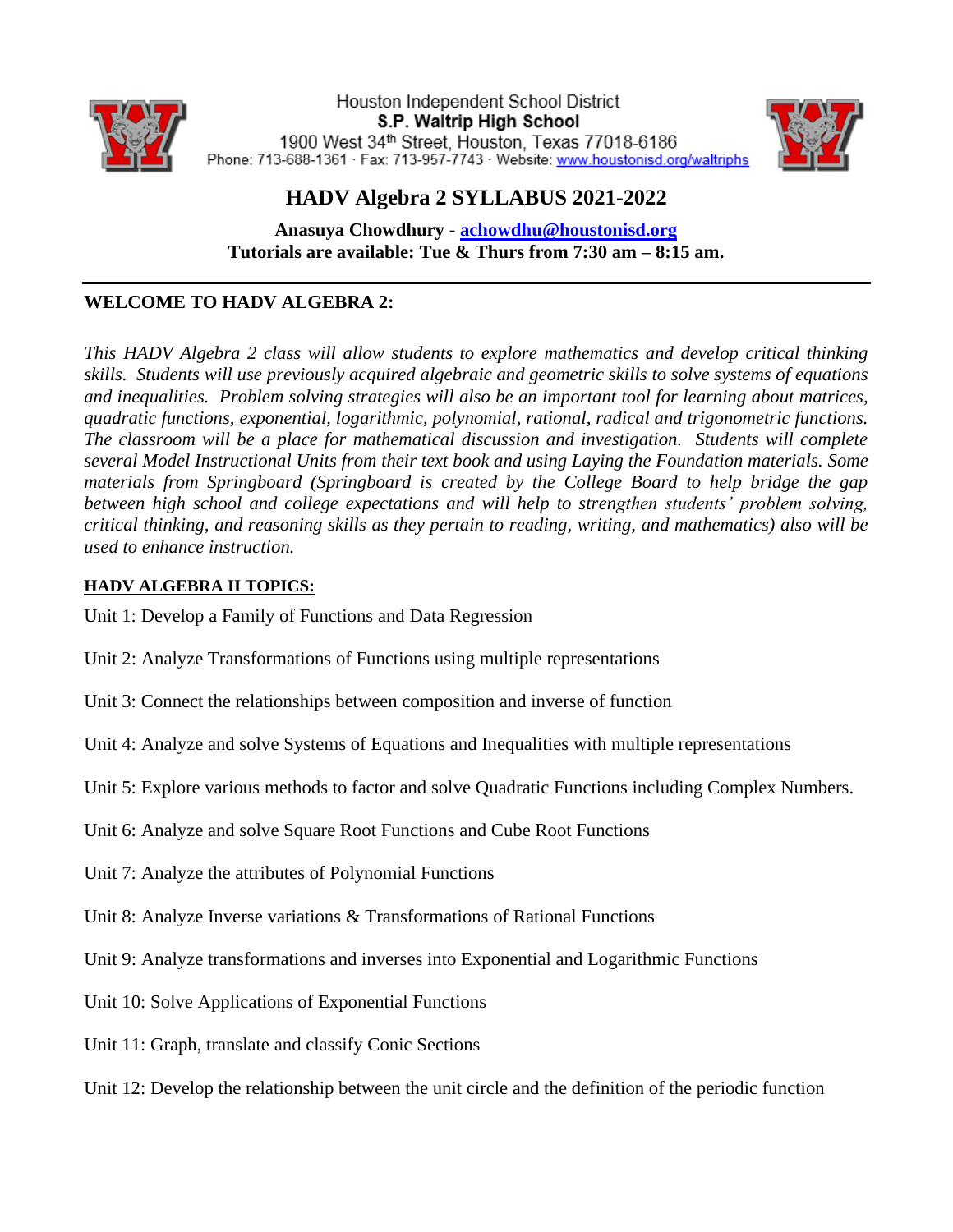

#### Houston Independent School District S.P. Waltrip High School 1900 West 34th Street, Houston, Texas 77018-6186 Phone: 713-688-1361 · Fax: 713-957-7743 · Website: www.houstonisd.org/waltriphs



**SIX WEEKS GRADING POLICY:**

- **30%** Major Grades (Tests, Quizzes, Major Projects, etc.)
- **20%** Daily Grades/participation
- **50%** Classwork/Homework/Minor Projects

**Re-Test Policy:** (Only for failed tests)

- 1. Parent and student signatures are required on original test.
- 2. **1** Tutorial session is required prior to re-test.
- 3. The re-test must occur **within ONE week** of the return of the original test.
- 4. Maximum score on re-test: 70

#### **HOMEWORK**

**Expect to have AT LEAST 10 homework assignments per cycle.** Attempt ALL assignments and put forth a collegestudent effort. All assignments must SHOW work (when applicable) – just answers are **NOT** accepted. "*No work, no credit*" (NWNC). Attempting all homework assignments have a positive correlation with higher quiz and test grades. *Any work not turned in will result in a zero. Zeroes are detrimental to your six-weeks' grade*.

#### **ABSENCES:**

If you are absent, **it is your responsibility** to discuss make-up with your teacher.

- 1. If you are absent the day an assignment is **due**, it must be turned in the day you return.
- 2. If you are absent the day an assignment is **assigned**, it will be due the following day you return to class after assignment is received.

#### **CLASS MATERIALS:**

Each student must maintain a **math only** notebook for study and documentation. Every student must bring a laptop to the class every day. All returned work should be placed in the notebook within the specific section, not loose in binder or backpack. The supplies needed are:

| 1. 1 - 2", three-ring binder (Optional) | 4. Colored markers/highlighter (Optional) |
|-----------------------------------------|-------------------------------------------|
| 2. Loose-leaf paper;                    | 5. Notebook                               |
| 3. $#2$ pencils                         | 6. Laptop                                 |

**CLASSROOM PROJECTS:** A major project and some minor projects will be assigned each semester. Projects are group or individual depending on the topic. Students will be awarded a Major grade for the projects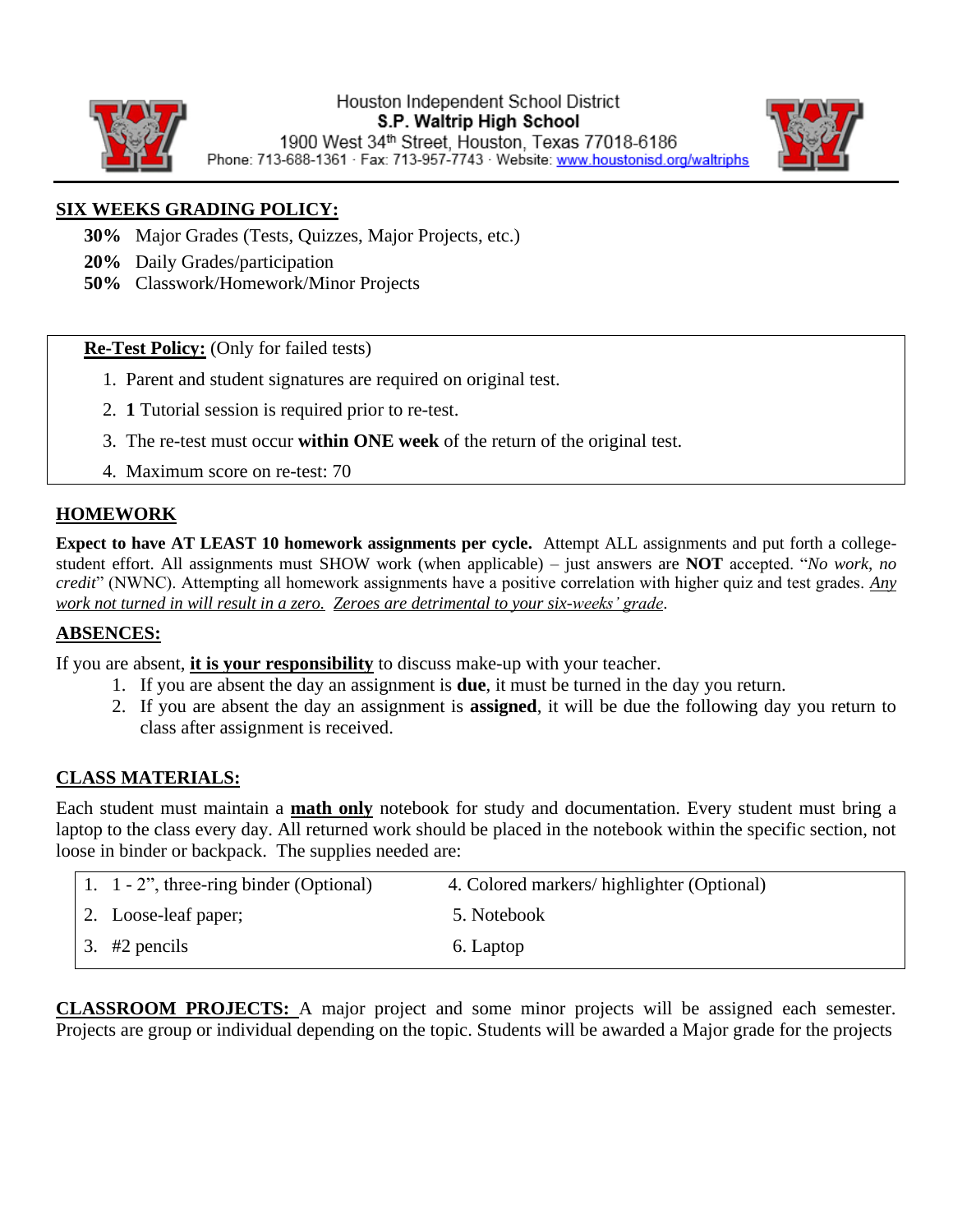



Phone: 713-688-1361 · Fax: 713-957-7743 · Website: [www.houstonisd.org/waltriphs](http://www.houstonisd.org/waltriphs)

**CALCULATOR:** A TI-84 Plus will be used in the classroom. A classroom set of calculators may be used while in class – each one assigned by number. Students may also be encouraged to download the calculator app on their laptop.

#### **CLASSROOM NORMS:**

- $\checkmark$  Be on time you miss out when you're late
- $\checkmark$  Be prepared **Bring all materials daily**
- $\checkmark$  Follow oral and written directions
- $\checkmark$  Respect the rights of others
- $\checkmark$  Put forth your best EFFORT (You can't be extraordinary, if you do average work)
- $\checkmark$  No cell phone are allowed during class time without special permission; Your phone will be confiscated if you use them while class is in session; parent conference may be required for non-compliance.